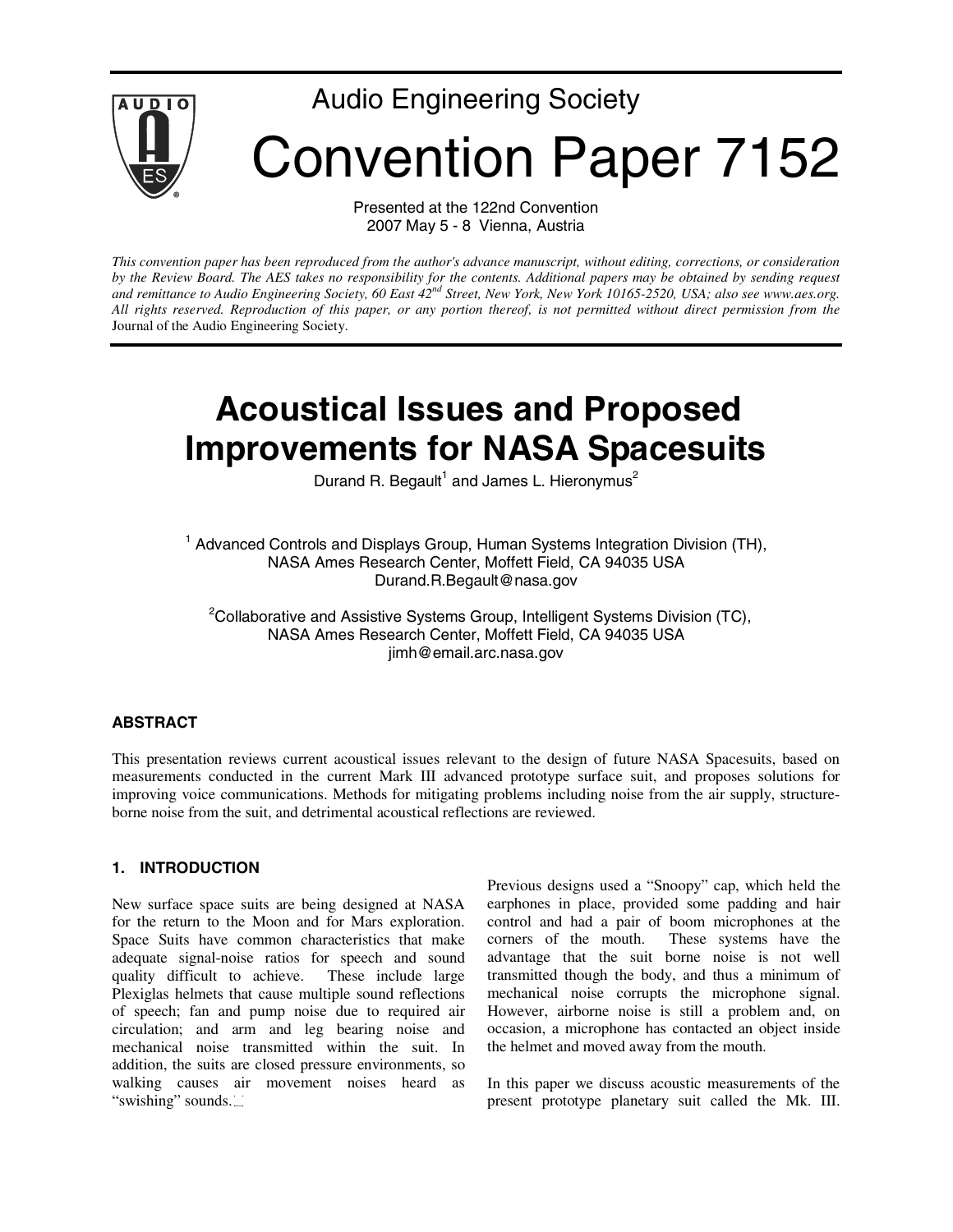Measurements of suit impulse-frequency response, noise levels during static and motion conditions were made. Multiple channel measurements of several spoken phrases typical of those given to a natural speech voice recognition system were spoken by the suit subject and were also preliminarily analyzed.

The first section discusses the experimental set up for the measurements. The second section discusses the result of the impulse response measurements. The third section discusses the noise levels generated in the suit and their likely sources. Finally, the characteristics of the speech recorded from the subject using a "Snoopy" cap with an advanced active noise canceling microphone and a series of fixed microphones around the helmet ring are examined. The possibility of using beam-forming microphone arrays to provide virtual microphones positioned in front of the subject's mouth as the head is moved is also considered.

#### **2. SUIT CHARACTERISTICS**

The Mk. III prototype surface suit has been underdevelopment for over a decade. It consists of a hard torso which includes the helmet, and soft material arms and legs. Entering or donning the suit is accomplished though a back hatch, which also holds the life support system. The boots and gloves are specially designed for and dexterity of movement in a vacuum environment. Figure 1 shows a photo of the suit at its present state of development.



Figure 1: Mk. III Prototype Surface Space Suit



Figure 2: Helmet bubble attached to the Mk. III suit. The subject is donning the 'Snoopy cap', to which th Andrea ANC-700 noise canceling microphone is attached. The measurement microphone is visible at the upper left side of the head.

A liquid air, life support backpack provides air and cooling for the suited subject for approximately one hour. Water is circulated from a heat exchanger on the backpack to a liquid cooling garment (long underwear with small water tubes woven into the fabric) to keep the person at a constant, comfortable temperature. The evaporation of the liquid air provides cooling for the liquid, and approximately 80% of the liquid air is used for cooling. The backpack can be recharged with liquid air with a person inside so that the total mission time can be up to 3 hours. On Earth, however, the suit and backpack weigh around 200 lbs, so subject fatigue limits the in suit time in practice.

Acoustically, the hard torso space suit and helmet bubble form a cavity in which reflections from the bubble and the back of the suit hatch give the experience of talking inside of a can. The resonances inside the suit system are very pronounced and the reverberation effects can be shown to degrade speech intelligibility.

#### **3. EXPERIMENTAL SETUP**

Two types of microphone systems were evaluated in the suit. The first type was a head mounted active noise canceling microphone (Andrea ANC-700) attached to a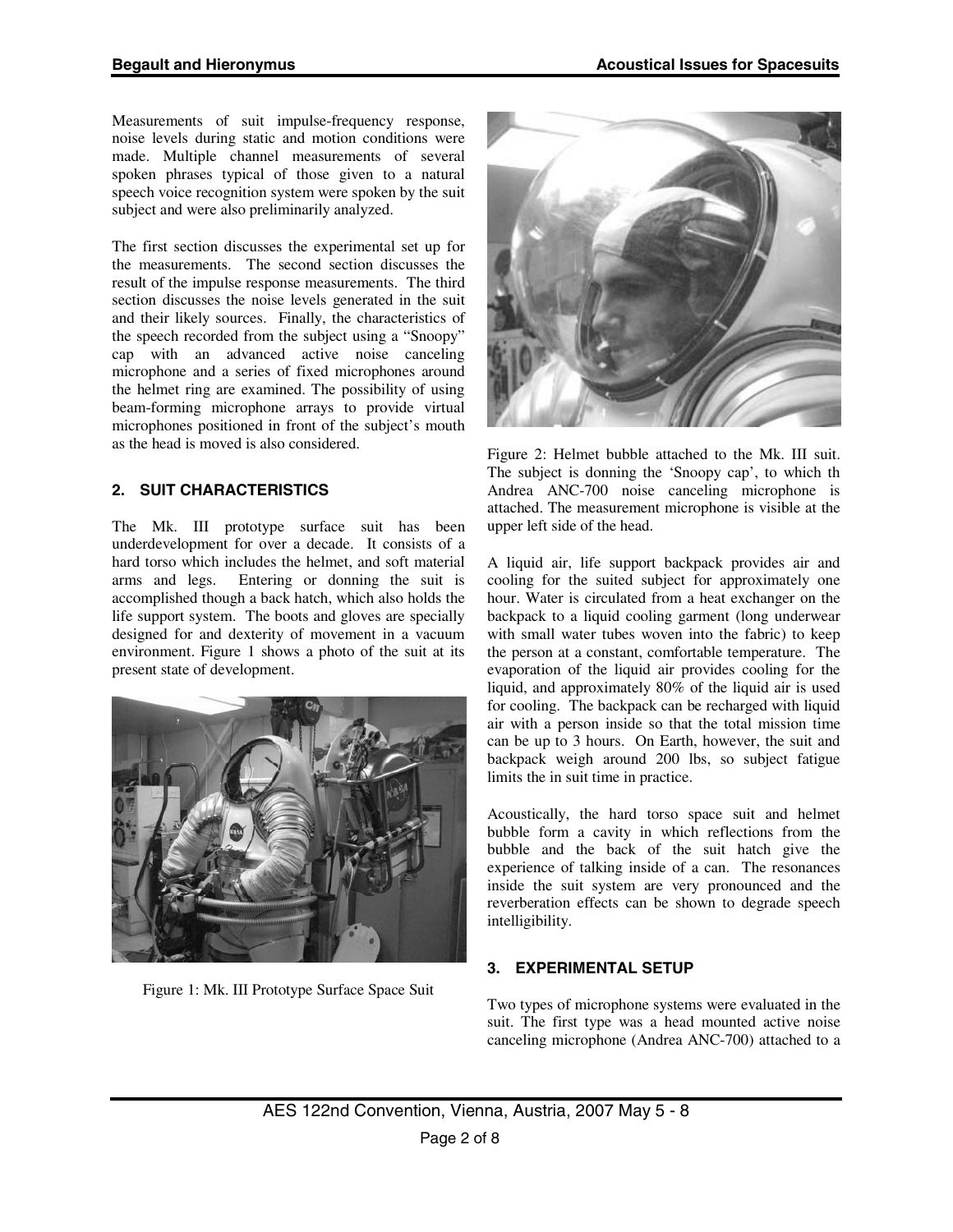Snoopy cap. This microphone was evaluated as a baseline condition. The second type was an electret microphone (YOGA EM 060 omni-directional with 3 v power). Three to four (when the Snoopy cap is not used) of these electret microphones were positioned around the helmet-mounting ring of the suit on foam rubber mounts. These microphones were evaluated individually and against the baseline microphone for sound quality, noise immunity and signal-noise ratio. They were also to gather relevant data towards design of beam steering microphone arrays and noise-canceling DSP algorithms.

Because of the close fit of the subject's head in the helmet area, the electret microphones could not be placed at the top or bottom position (12 or 6 o'clock). Since there is an air inlet on the top of the hatch blowing air down the helmet faceplate to scrub out carbon dioxide, it is best to have the microphones in the lower hemisphere of the mounting ring. For the first set of measurements we used the 7, 9 and 10 o'clock positions. Figure 3 shows the microphones *in situ*. Note that the positions of these microphones are outside the direct path of the mouth.

Two reference microphone systems (Bruel and Kjaer 4155 ½" microphone, and 4101 in-ear binaural microphone) were added to the suit systems to provide calibrated measurements of the acoustic characteristics. The subject wore the binaural microphones, and the subcomponents (preamp and DAT recorder) were mounted on the rear hatch of the suit. The ½" reference microphone was connected via an umbilical to a sound level meter (Bruel and Kjaer 2230); the AC output sent a line-level signal that was stored directly to a computer via fire wire connection (Edirol FA-66; Hairersoft Amadeus II).

Sine sweeps were generated by the laptop computer system (Fuzzmeasure) and played into the suit loudspeakers in order to measure the impulse response of the suit system and its frequency response. Synchronous averaging of multiple sine sweeps was used in order to improve the signal-noise ratio.

For speech analysis, the subject read a set of spoken dialogue system commands in each condition.

Measurements were made in five conditions, with the suit pressurized:

> 1) subject inside suit on the "donning stand", a device that holds the suit in place,

2) subject standing (volume of the suit changes relative to when the subject is inside the suit on the donning stand).

3) subject walking (footfall impacts and hip bearing noise),

4) subject walking and moving arms (shoulder bearing noise plus walking noise)

5) subject seated in a rover seat (volume change and head lower in helmet area).

The setup of the audio recording and intercom system is shown in Figure 4. Two stereo microphone preamplifiers (Shure F24) are mounted on the backpack for the electret microphones. The approximate cable lengths between the electret microphones and the preamps are one meter. Then the four signals are sent at line level down a 25 foot umbilical to an A/D converter and fire wire computer interface (MOTU Traveler) and stored directly to a laptop disk with a multi-channel digital recorder (Sony Vegas).

### **4. MEASUREMENTS OF SUIT LOUDSPEAKER AND BACKGROUND NOISE**

Figures 5 and 6 indicate characterizations of the acoustic environment from the reference microphone systems. Figure 5 indicates the background noise levels in octave bands for the binaural microphones and the  $\frac{1}{2}$ " microphone, in octave bands, A-weighted, and linear levels. The A-weighted level of the background noise is about 70 dB(A), a level at which a talker would normally use a raised voice in order to be heard.

Figure 6 shows plots of the internal helmet loudspeaker frequency response used for communicating with the subject. Two 3.5" diameter thin-profile (1.125") loudspeakers are mounted in the rear hatch door behind the head. (A 2" loudspeaker was replaced due to insufficient response below 400 Hz). The first measurement (plot A) was made 2" from the loudspeaker with the hatch door open, representing the baseline frequency response of a single loudspeaker. The second measurement (plot B) was made with both loudspeakers with the hatch door closed, in an empty suit. Finally, a measurement was made with a subject in the suit and with pressurized air (4.3 PSI) (plot C). The suit enclosure and helmet contribute several frequency notches in the speech range, from 500 Hz - 3 kHz, and are more severe with the subject present.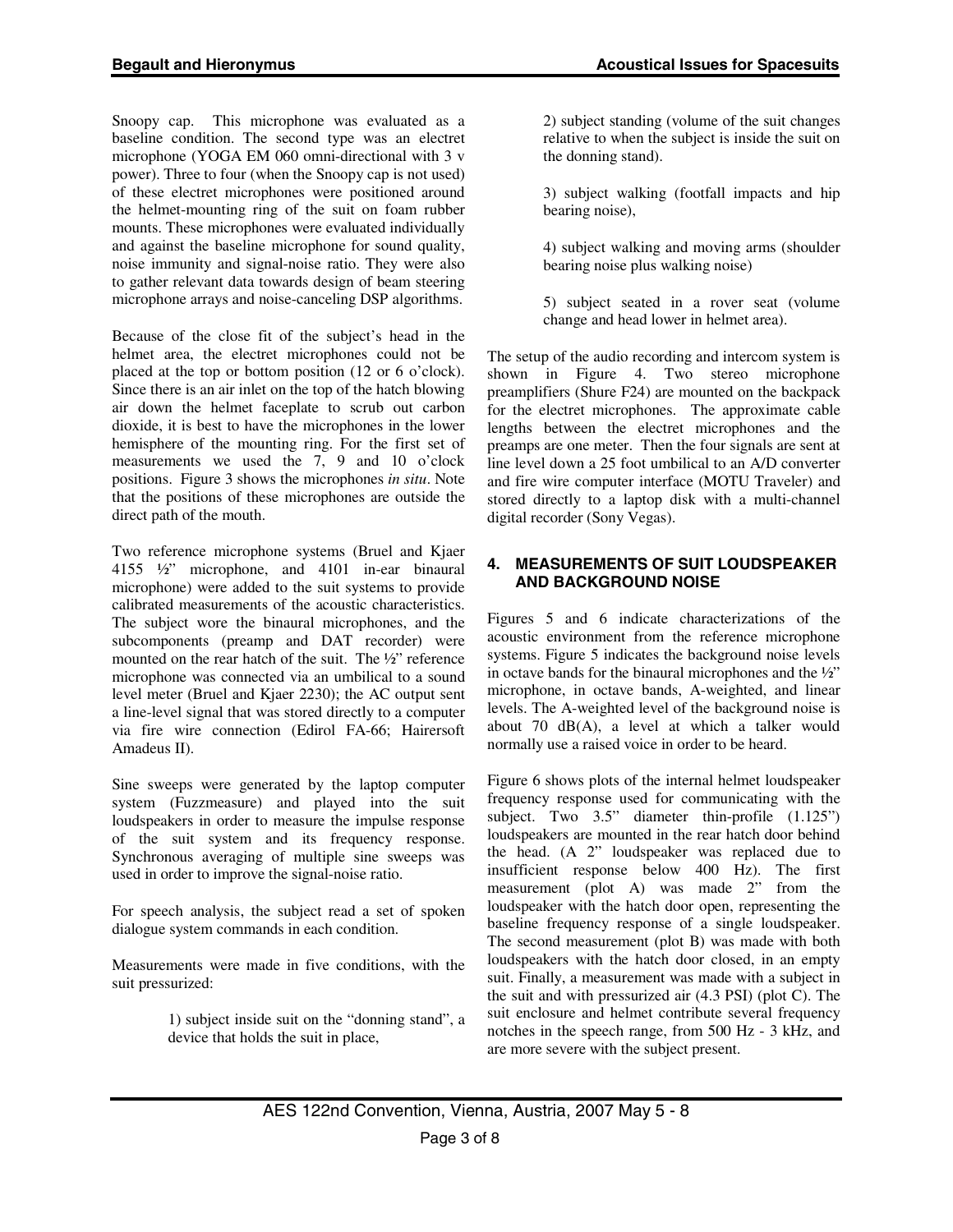

Figure 3. Suit with helmet bubble removed, showing head-mounted noise-canceling microphone on Snoopy cap, and the electret microphones as placed along the helmet ring (arrows). The 1/2" measurement microphone is on the right side and penetrates into the helmet bubble approximately 4". Binaural microphones are on the ears below Snoopy cap and are therefore not visible.



Figure 4. Diagram of test set-up (*courtesy Craig Bernard, NASA JSC).*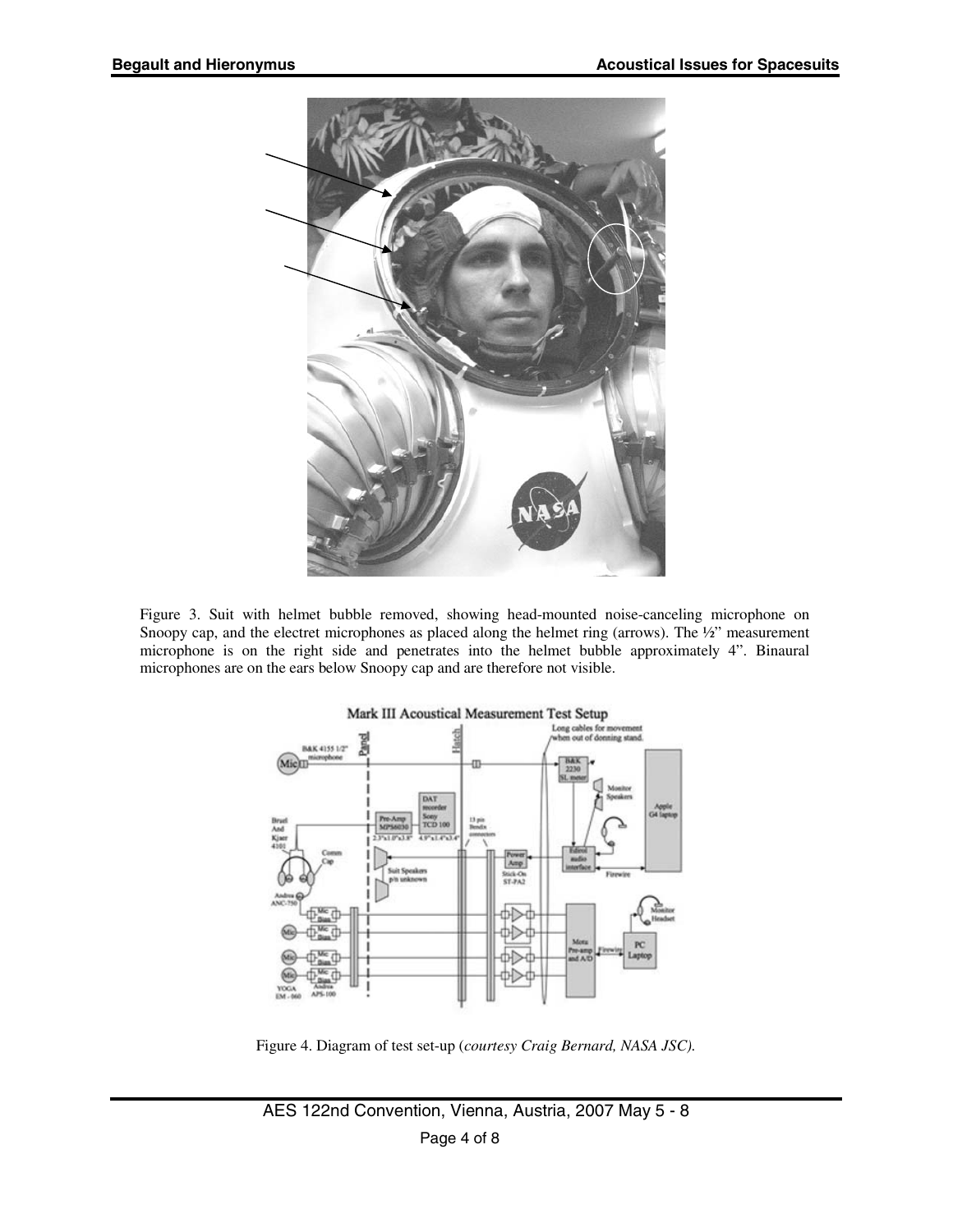

Figure 5. Background noise level. Filled and shaded bars: binaural measurement; unfilled bars: ½" microphone measurement. Average A-weighted level = 70 decibels.



Figure 6. Effect of enclosure on loudspeaker frequency response. See text for explanation.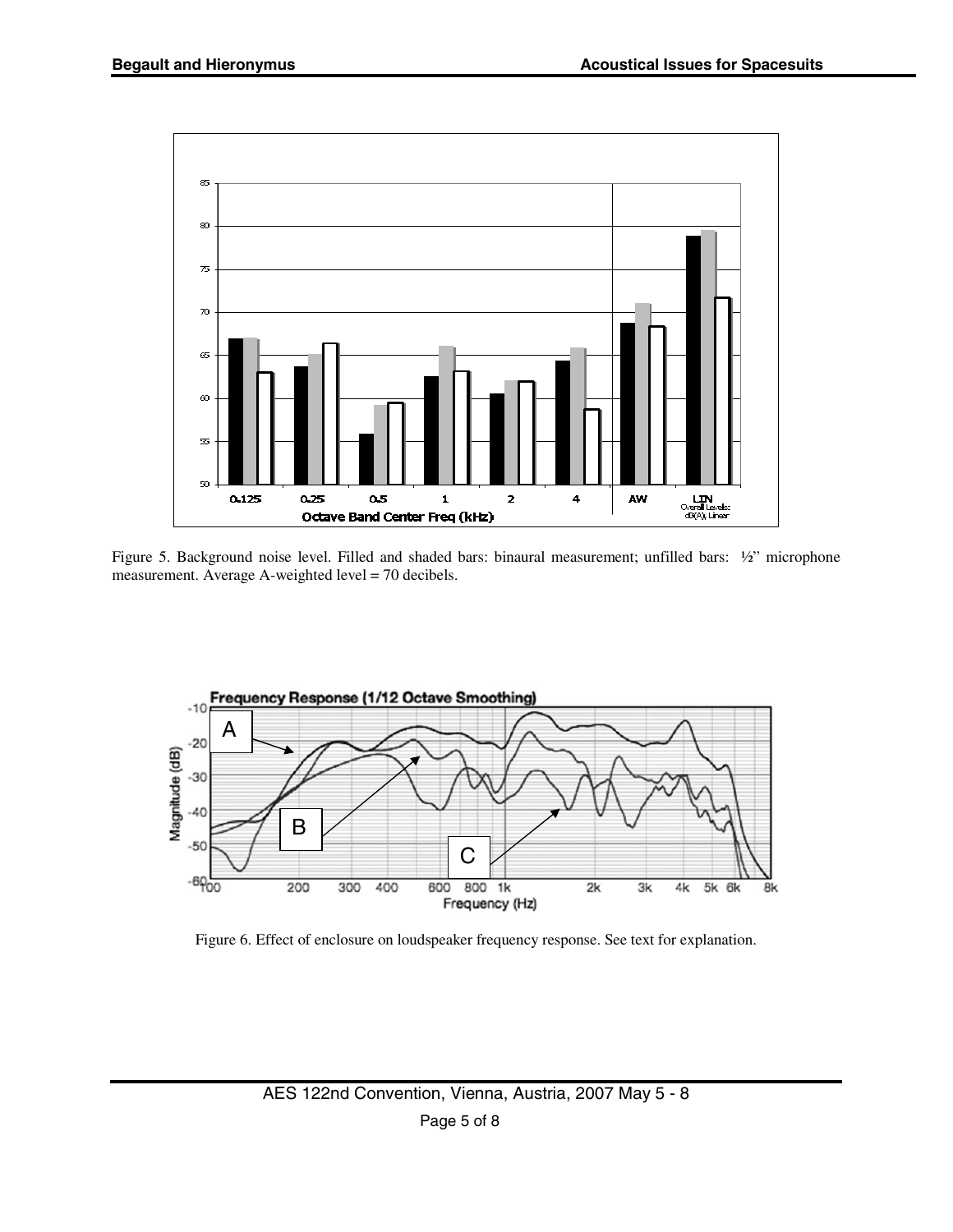

Figure 7. Effect of absorptive material: time domain decay of impulse response derived from sine sweep.

With the reflections from the helmet bubble present, there are significant response notches between 600 Hz- 3 kHz. Adding acoustical absorption to the back of the hatch (dense 2" foam) minimized these reflections somewhat. Figure 7 shows two integrated decays of the impulse response measured using the suit loudspeakers and ½" microphone, with the suit closed. The lower line shows with absorption, the upper line, without. Clearly, the presence of absorption helps to mitigate some of the early reflections that result from the hard surfaces of the suit interior as well as from the concave surface of the helmet bubble.

### **5. RESULTS OF COMMUNICATION MICROPHONE MEASUREMENTS**

For the first set of measurements, the subject was fitted with the Snoopy cap and the other microphones placed as shown in Figure 3. In other tests, additional microphone positions and types were evaluated (not reported here). The following illustrates some comparative analyses of the different communication microphone signals in terms of noise immunity and signal-noise ratio.

Critical listening and spectral analyses indicated that each of the electret microphone signals had a significantly different timbre as a function of the microphone position. The signal sounded more 'muffled' as the microphone position went from 7 to 10 o'clock, and all were somewhat inferior in quality to the noise-canceling Snoopy microphone. This is due to several factors, including proximity of the microphone to the mouth, proximity of the microphone to the air flow, and the influence of reflective surfaces.

Besides noise from the airflow described in Figure 5, there is noise caused by foot impact and mechanical noise from the suit joints. Figure 8 illustrates the influence of foot impact noise on the signal from<br>different microphones. Three time-domain different microphones. Three time-domain waveforms corresponding (top to bottom) to the Snoopy cap microphone and the 7:00 and 9:00 electret microphones is shown. The subject is walking, while on the right portion the person is walking and talking. The circled areas indicate pauses between speech, for comparison of the peak signal levels from each of the microphones.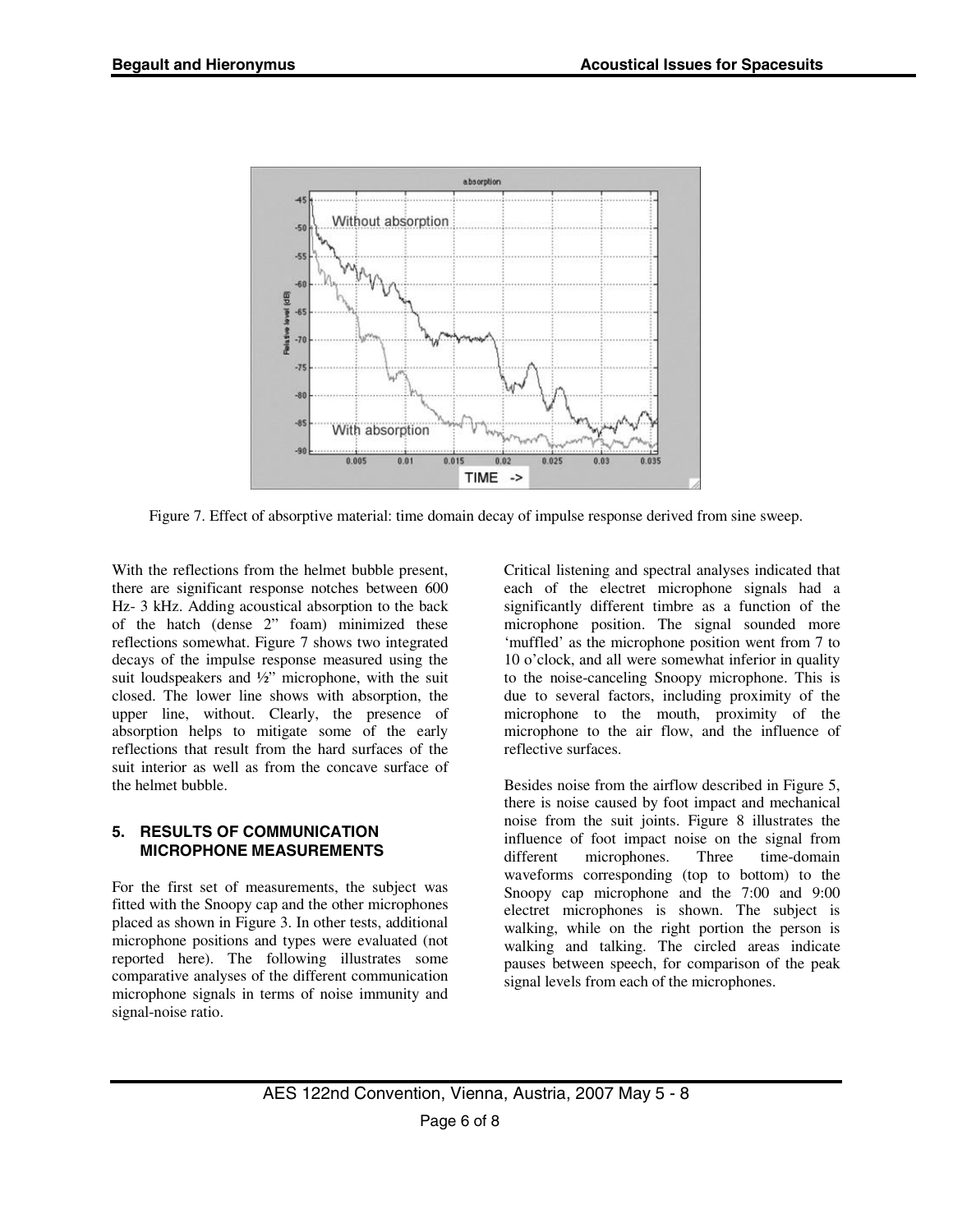

Figure 8. Time-domain waveform of subject walking and talking, showing influence of mechanical noise. Top: Snoopy cap microphone. Middle and bottom: electret microphones at 7:00 and 9:00. Circles show pauses between spoken phrases.



Figure 9. Signal-noise ratio for different microphones tested (A-weighted, fast time integration display) for speech. Smax- maximum signal levels; Smin- minimum signal levels; N – noise floor.